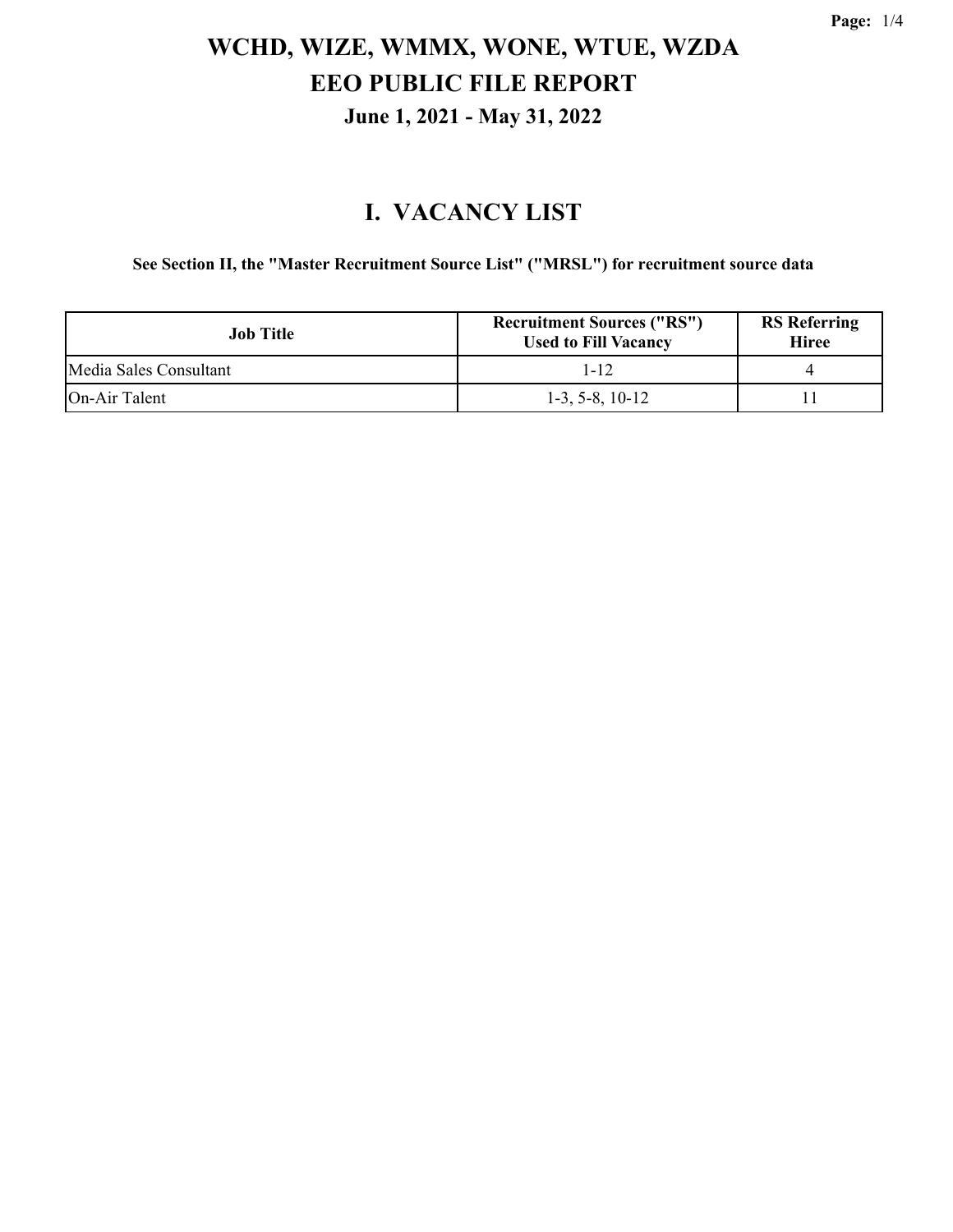### **II. MASTER RECRUITMENT SOURCE LIST ("MRSL")**

| <b>RS</b><br><b>Number</b> | <b>RS</b> Information                                                                                                                                                                                                                          | <b>Source Entitled</b><br>to Vacancy<br><b>Notification?</b><br>(Yes/No) | <b>No. of Interviewees</b><br><b>Referred by RS</b><br>Over<br><b>Reporting Period</b> |  |
|----------------------------|------------------------------------------------------------------------------------------------------------------------------------------------------------------------------------------------------------------------------------------------|--------------------------------------------------------------------------|----------------------------------------------------------------------------------------|--|
| 1                          | iHeartMedia.dejobs.org<br>20880 Stone Oak Pkwy<br>San Antonio, Texas 78258<br>Phone: 210-253-5126<br>Url: http://www.iheartmedia.dejobs.org<br><b>Talent Acquisition Coordinator</b><br><b>Manual Posting</b>                                  | N                                                                        | $\boldsymbol{0}$                                                                       |  |
| $\overline{2}$             | iHeartMediaCareers.com<br>20880 Stone Oak Pkwy<br>San Antonio, Texas 78258<br>Phone: 210-253-5126<br>Url: http://www.iheartmediacareers.com<br><b>Talent Acquisition Coordinator</b><br><b>Manual Posting</b>                                  | N                                                                        | 1                                                                                      |  |
| 3                          | International College of Broadcasting<br>6 South Smithville Rd<br>Dayton, Ohio 45431<br>Phone: 937-258-8251<br>Url: www.icb.edu<br>Email: swackkid@yahoo.com<br>Fax: 1-937-258-8714<br>Kenny Pyles                                             | Y                                                                        | $\boldsymbol{0}$                                                                       |  |
| 4                          | LinkedIn - Not directly contacted by SEU                                                                                                                                                                                                       | $\mathbf N$                                                              | 1                                                                                      |  |
| 5                          | LinkedIn – automatically posted from<br>iHeartMediaCareers.com<br>1000 W Maude Ave<br>Sunnyvale, California 94085<br>Phone: 650-687-3600<br>Url: https://www.linkedin.com/company/linkedin/<br><b>Career Services</b><br><b>Manual Posting</b> | N                                                                        | 1                                                                                      |  |
| 6                          | Ohio Association of Broadcasters (OAB)<br>117 South High Street Suite 1010<br>Columbus, Ohio 43215<br>Phone: 614-228-4052<br>Url: oab.org<br>Email: oab@oab.org<br><b>Career Services</b>                                                      | ${\bf N}$                                                                | $\boldsymbol{0}$                                                                       |  |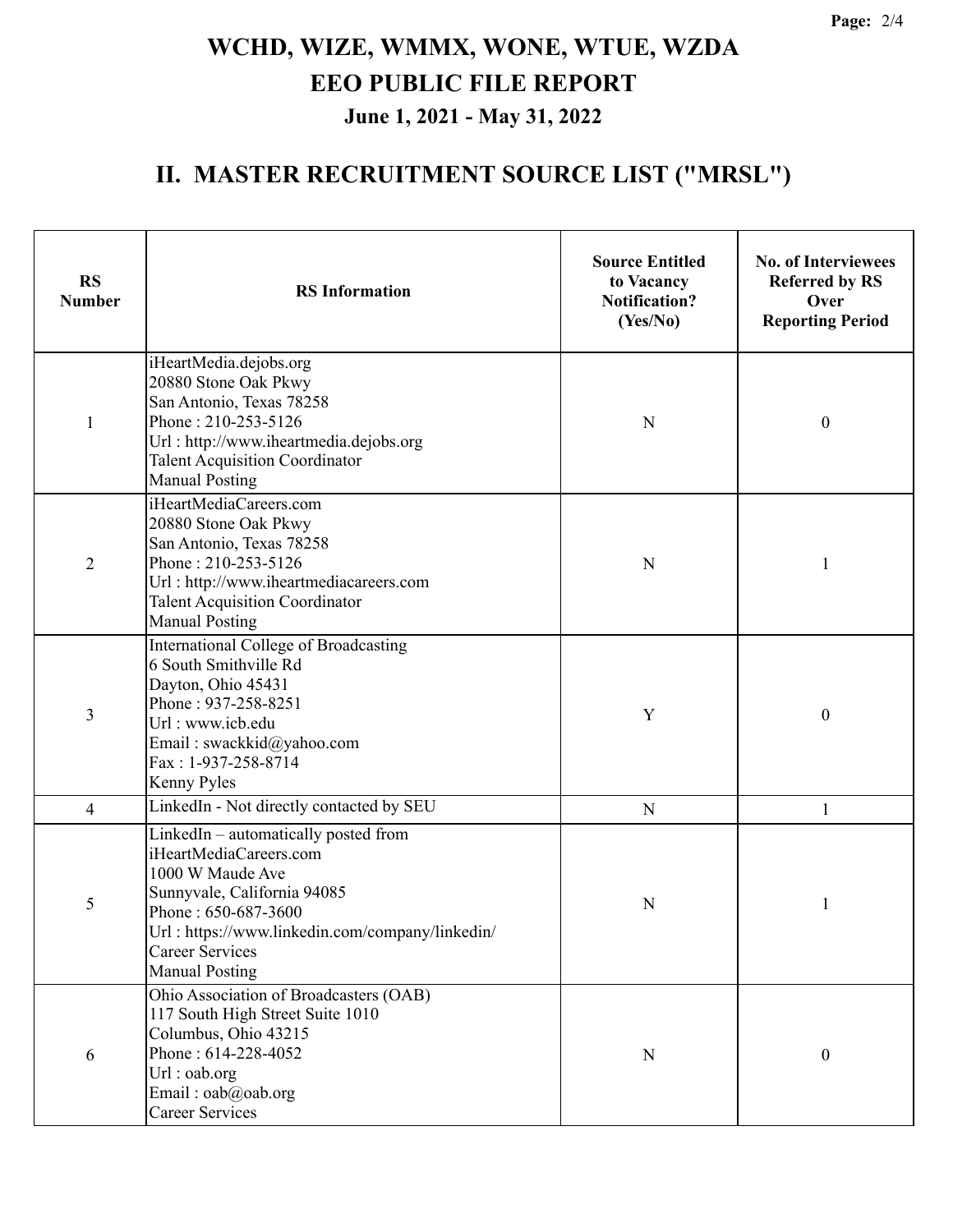### **II. MASTER RECRUITMENT SOURCE LIST ("MRSL")**

| <b>RS</b><br><b>Number</b> | <b>RS</b> Information                                                                                                                                                                                                                                                                    | <b>Source Entitled</b><br>to Vacancy<br><b>Notification?</b><br>(Yes/No) | <b>No. of Interviewees</b><br><b>Referred by RS</b><br>Over<br><b>Reporting Period</b> |  |
|----------------------------|------------------------------------------------------------------------------------------------------------------------------------------------------------------------------------------------------------------------------------------------------------------------------------------|--------------------------------------------------------------------------|----------------------------------------------------------------------------------------|--|
| 7                          | Ohio State Univ. Alumni Consortium<br>2108 Neil Avenue Fisher College of Business Office of<br>Career Mgmt<br>Columbus, Ohio 43210<br>Phone: 614-247-6424<br>Url: www.osu.edu/alumni/services/career-<br>management/osu-<br>Email: careers@ohiostatealumni.org<br><b>Career Services</b> | N                                                                        | $\boldsymbol{0}$                                                                       |  |
| 8                          | Sinclair Community College<br>444 W. Third Street Room 10315<br>Dayton, Ohio 45406<br>Phone: 937-512-2220<br>Url: Sinclair.edu/workforce<br>Email: christine.yancey@sinclair.edu<br><b>Career Services</b>                                                                               | N                                                                        | $\boldsymbol{0}$                                                                       |  |
| 9                          | Station Website Posting (navigation link to corporate<br>${\bf N}$<br>careers website)                                                                                                                                                                                                   |                                                                          | 1                                                                                      |  |
| 10                         | University of Dayton<br>Alumni House, 208 L Street 300 College Park Drive<br>Dayton, Ohio 45409<br>Phone: 937-229-1000<br>Url: https://udayton.edu<br>Email: hr@udayton.edu<br><b>Career Services</b>                                                                                    | N                                                                        | $\boldsymbol{0}$                                                                       |  |
| 11                         | Unknown (source not adequately identified upon inquiry<br>by SEU)                                                                                                                                                                                                                        | N                                                                        | 2                                                                                      |  |
| 12                         | www.mediagignow.com<br>300 South Riverside Plaza Suite 800<br>Chicago, Illinois 60606<br>Phone: 336-553-0620<br>Url: http://www.mediagignow.com<br>Email: customerservice@mediagignow.com<br>MediaGigNow.com                                                                             | N                                                                        | $\boldsymbol{0}$                                                                       |  |
|                            | TOTAL INTERVIEWS OVER REPORTING PERIOD:                                                                                                                                                                                                                                                  |                                                                          |                                                                                        |  |